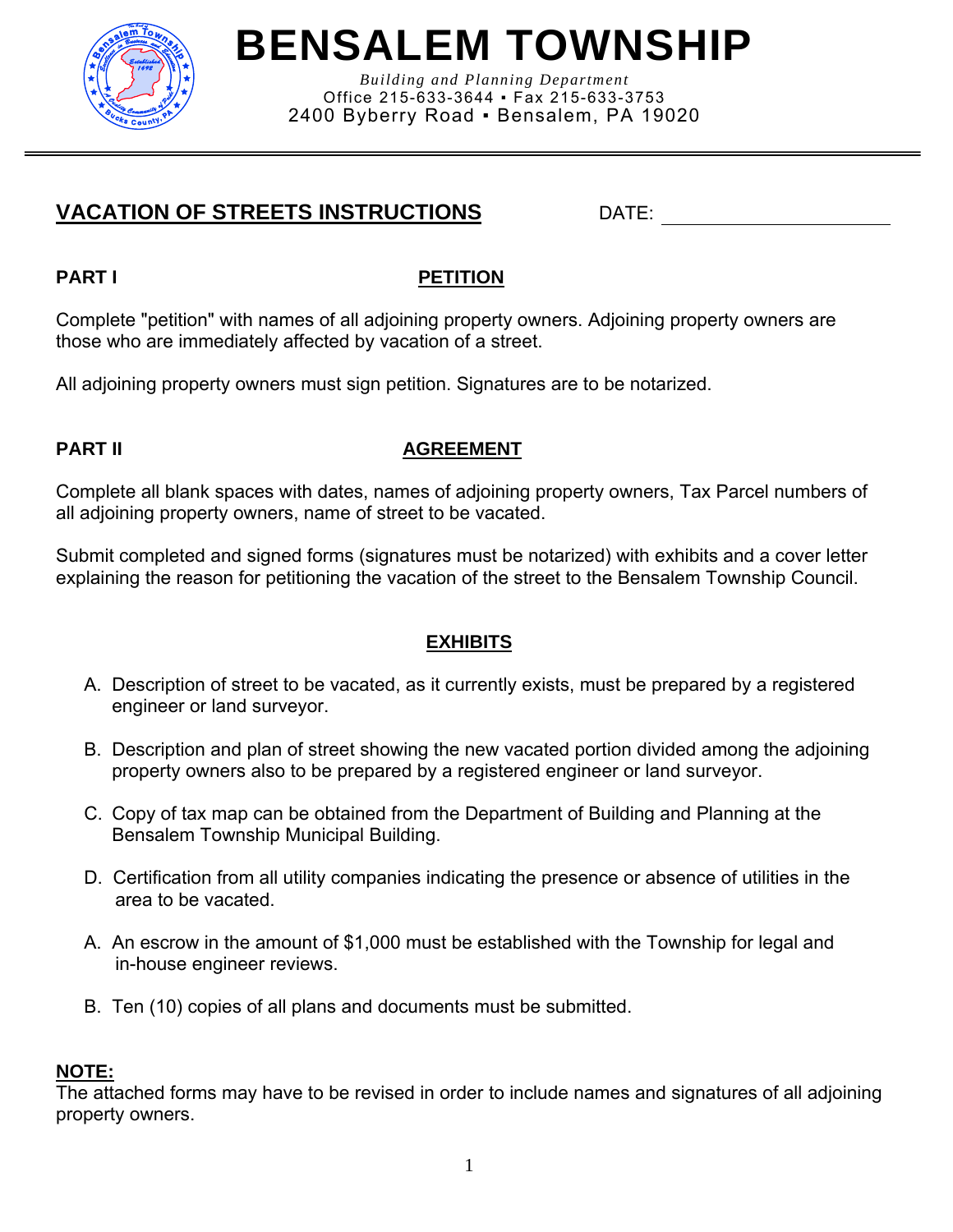# **PETITION**

To the Bensalem Township Council, Bucks County, Pennsylvania.

The Petition of: **with the set of the set of the set of the set of the set of the set of the set of the set of the set of the set of the set of the set of the set of the set of the set of the set of the set of the set of t** 

- 1. Petitioners are property owners in Bensalem Township, Bucks County, Pennsylvania.
- 2. This Petition is presented pursuant to and under the authority of the Act of May 1, 1933 P.O. 103 Article *Xl* SIIOI as supplemented and amended (53 P.S. 66101) to secure the vacation of as described in Exhibit *"A"* attached hereto and made part hereof.
- 3. A plan showing Petitioners property and the portions of the street which Petitioners seek to have vacated is attached hereto made part hereof and marked Exhibit "B".
- 4. Petitioners are all of the property owners whose property abuts the street to be vacated. petitioners believe and therefore aver that the street serves no useful purpose and that vacation thereof would be in the public interest.
- 5. Petitioners are willing and able to and do hereby agree to reimburse the Township of Bensalem for all reasonable costs involved in connection with the vacation of the aforementioned street.

| <b>PETITIONERS</b> | <b>PETITIONERS</b> |
|--------------------|--------------------|
|                    |                    |
|                    |                    |
|                    |                    |
|                    |                    |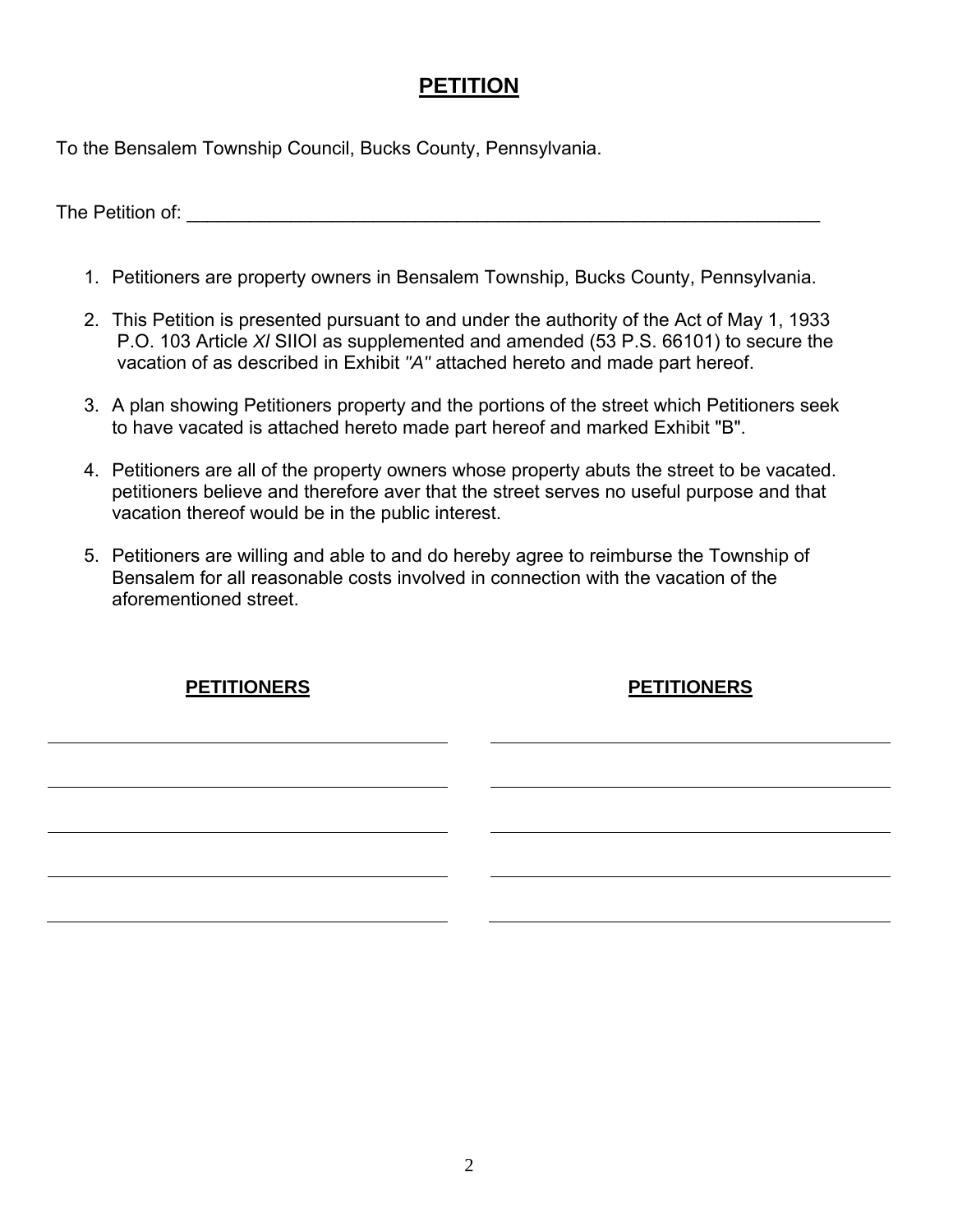#### **COMMONWEALTH OF PENNSYLVANIA**

**SS** SS SS SS SS SS SS SS SS SS

### **COUNTY OF BUCKS**

being duly sworn according to law depose and say that they are the Petitioners in the within matter; that the facts set forth therein are true and correct to the best of their knowledge, information and belief, and that they are a majority of the property owners abutting as shown on Exhibit "B".

# **PETITIONERS**

Sworn to and Subscribed before me on this day of , 2

Notary Public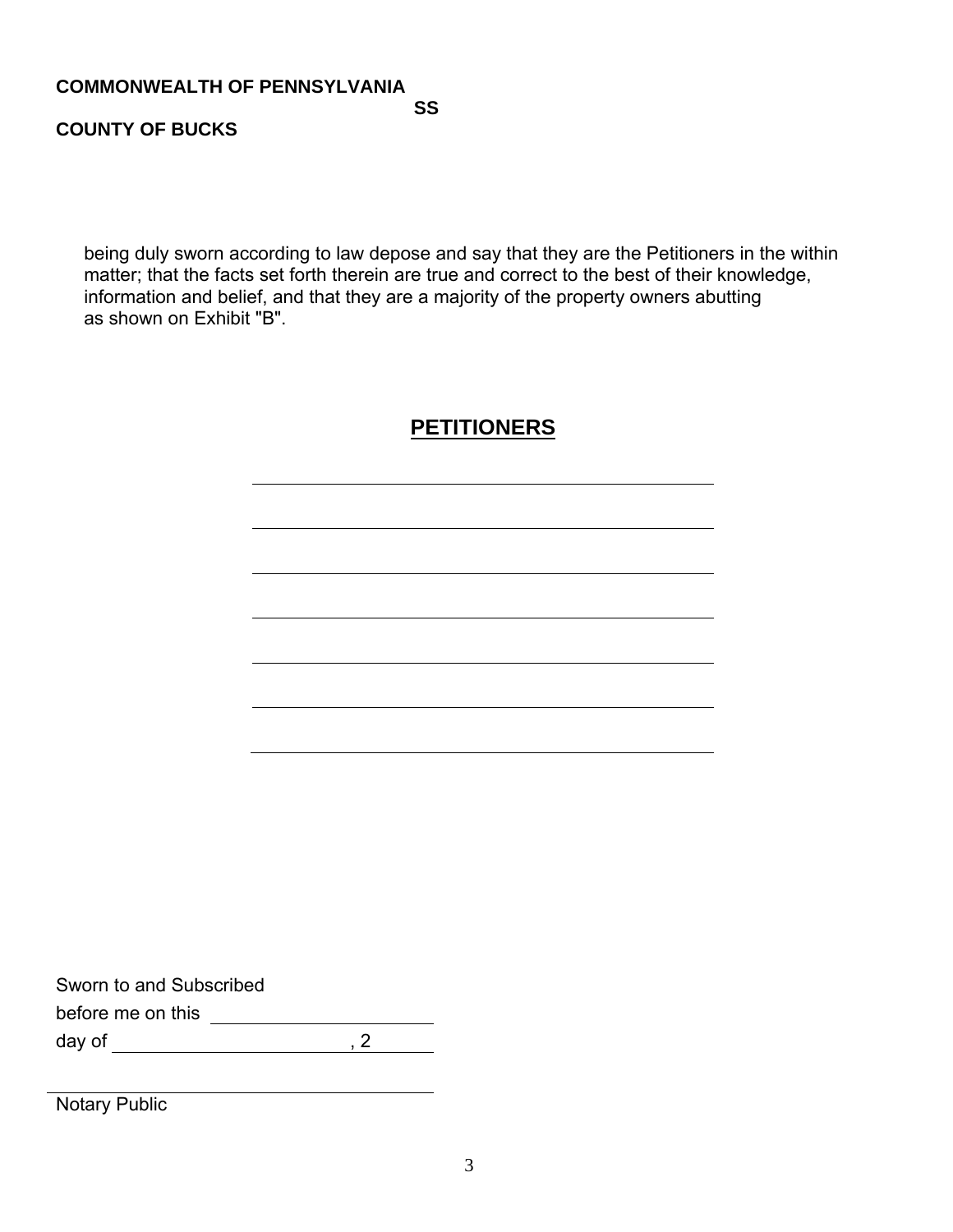# AGREEMENT BETWEEN

# **(PARTIES OF THE FIRST PART) AND BENSALEM TOWNSHIP (PARTIES OF THE SECOND PART)**

| THIS AGREEMENT, made this ____________________ day of _________________, between                                                                                                                                                                 |                                 |  |  |  |
|--------------------------------------------------------------------------------------------------------------------------------------------------------------------------------------------------------------------------------------------------|---------------------------------|--|--|--|
| and Bensalem Township.                                                                                                                                                                                                                           |                                 |  |  |  |
| WHEREAS, the parties of the first part, to wit, ________________________________                                                                                                                                                                 |                                 |  |  |  |
| are the owners in fee of the premises abutting upon and adjacent to ________________________________                                                                                                                                             |                                 |  |  |  |
| ,我们也不会有什么。""我们的人,我们也不会有什么?""我们的人,我们也不会有什么?""我们的人,我们也不会有什么?""我们的人,我们也不会有什么?""我们的人                                                                                                                                                                 |                                 |  |  |  |
| are the owners in fee of the premises abutting upon and adjacent to ________________________________                                                                                                                                             |                                 |  |  |  |
| in Bensalem Township being Bucks County Tax Map Parcel # ________________________                                                                                                                                                                |                                 |  |  |  |
|                                                                                                                                                                                                                                                  |                                 |  |  |  |
| was accepted for dedication by Bensalem Township Council by resolution and,                                                                                                                                                                      |                                 |  |  |  |
|                                                                                                                                                                                                                                                  |                                 |  |  |  |
| which lies between the premises of the parties of the first part has never been improved or opened                                                                                                                                               |                                 |  |  |  |
| for public use, and                                                                                                                                                                                                                              |                                 |  |  |  |
| <b>WHEREAS</b> , the parties of the first part have requested the Bensalem Township Council to vacate<br>that portion of<br><u> 1980 - Jan Samuel Barbara, martin di sebagai personal di sebagai personal di sebagai personal di sebagai per</u> |                                 |  |  |  |
| which lies between properties of the parties of the first part, and,                                                                                                                                                                             |                                 |  |  |  |
| <b>WHEREAS</b> , the parties of the first part do agree that if the Bensalem Township Council acts upon                                                                                                                                          |                                 |  |  |  |
| the request of the parties of the first part to vacate the portion of                                                                                                                                                                            |                                 |  |  |  |
| <u> 1989 - Johann Barn, fransk politik (d. 1989)</u>                                                                                                                                                                                             | which lies between the property |  |  |  |
| of the parties of the first part, the parties of the first part, will indemnify, save, protect and hold harmless                                                                                                                                 |                                 |  |  |  |
| Bensalem Township from any claims by anyone, at anytime, asserted against Bensalem Township                                                                                                                                                      |                                 |  |  |  |
| on account of, or due to, or because of the vacation of that said portion of                                                                                                                                                                     |                                 |  |  |  |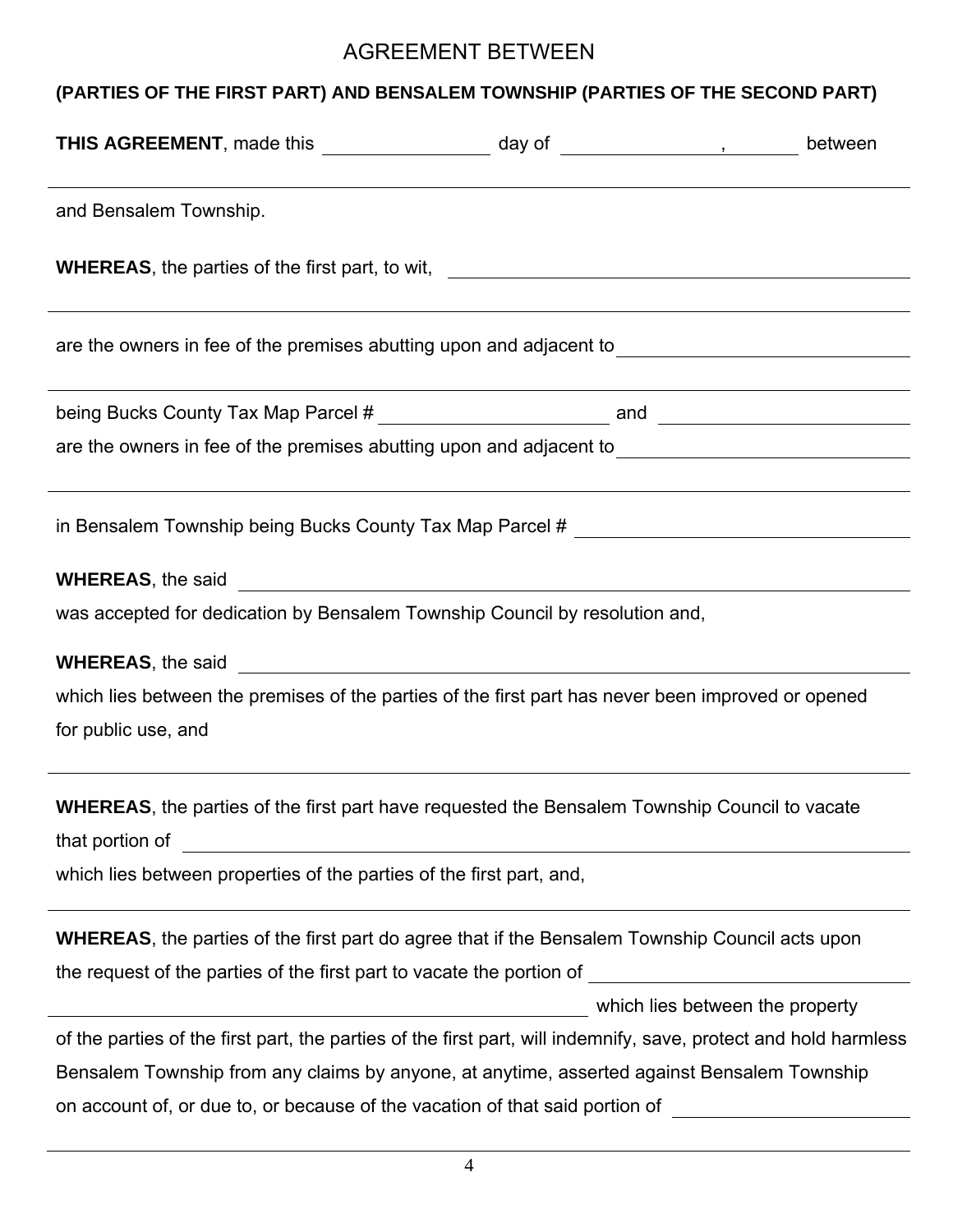**NOW, THEREFORE**, it is mutually covenanted and agreed by the parties hereto intending to be legally bound hereby that:

(a) Bensalem Township Council will approve the petition of the parties of the first part to vacate that portion of

which lies between the properties of the parties of the first part which is more fully described by a description herewith attached, made part hereof, marked Exhibit *"A"* and a copy of the Tax Map of the area described marked as Exhibit "B".

(b) In consideration of the action by Bensalem Township Council in vacating that portion of

as shown in Exhibit "A" and "B" and as attached hereto, made part hereof, the parties of the first part agree to save, protect, defend and hold harmless the Bensalem Township Council and Bensalem from claims asserted by anyone at anytime against Bensalem Township of the Bensalem Township Council thereof by reason of the vacation of that portion of

as shown in Exhibit "A" and "B" and as attached hereto, whether any such claim be brought under the Eminent Domain Code of Pennsylvania or the Common Law or be brought under any provision of the Constitution of the United States, the laws promulgated pursuant thereto or on account of any negligence against Bensalem Township or the Bensalem Township Council thereof.

The parties of the first part, in addition, agree that they will be responsible for and will pay for all costs attendant to the filing or recording of this agreement and any action by the Bensalem Township Council relative to vacation of the aforesaid portion of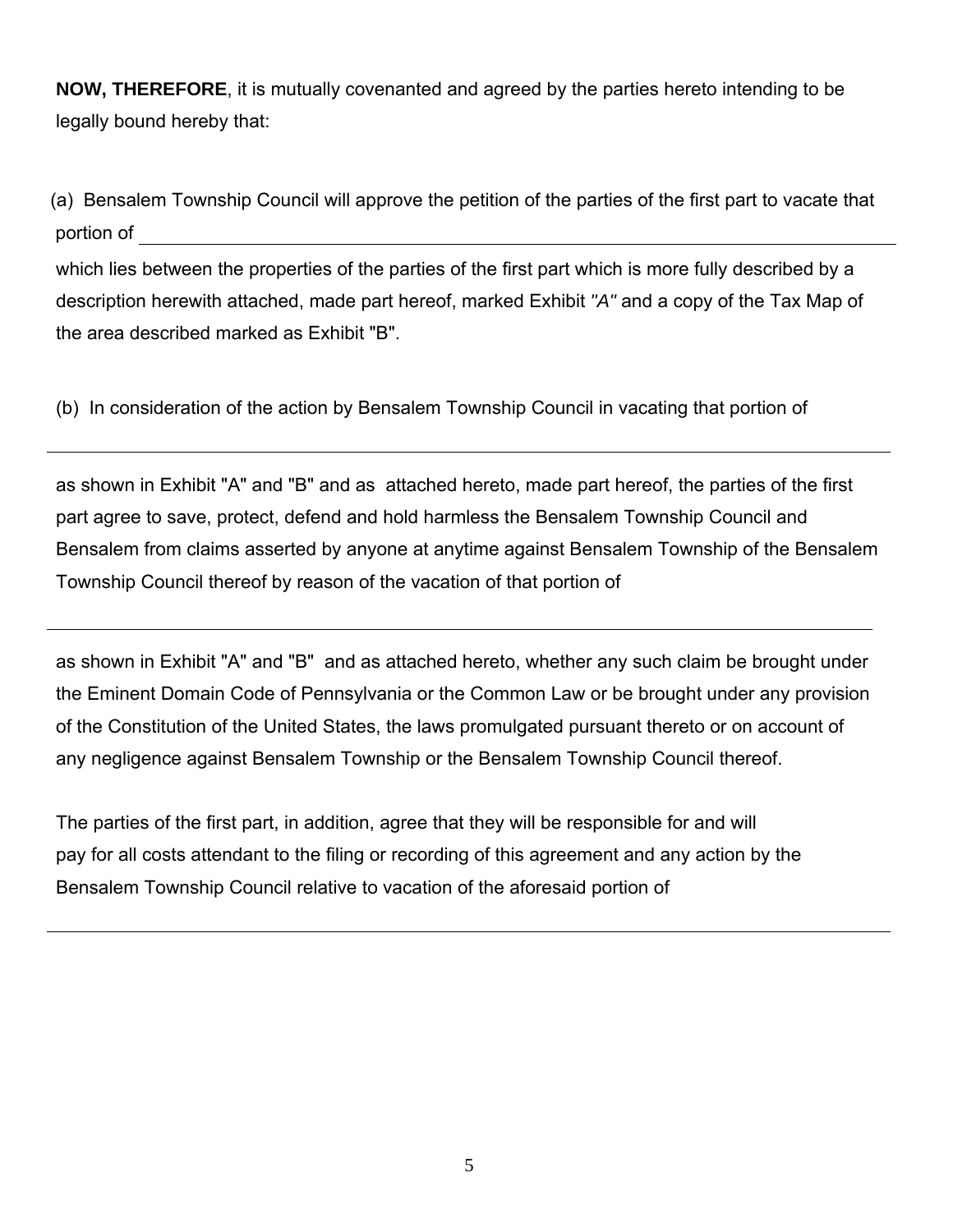This agreement shall be a covenant which will run with the land involved, to wit, the aforesaid tax parcels of parties of the first part and will be recorded as such so that this agreement is, and will become, an encumbrance upon the land and an obligation of the parties of the first part and their successors and assigns.

**IN WITNESS WHEREOF**, the parties hereto have set their hands and seals on the date first above written.

### **BENSALEM TOWNSHIP COUNCIL**

| Attest:   | by:       |
|-----------|-----------|
| Secretary | President |
|           |           |
|           |           |
|           |           |
|           |           |
|           |           |
|           |           |
|           |           |